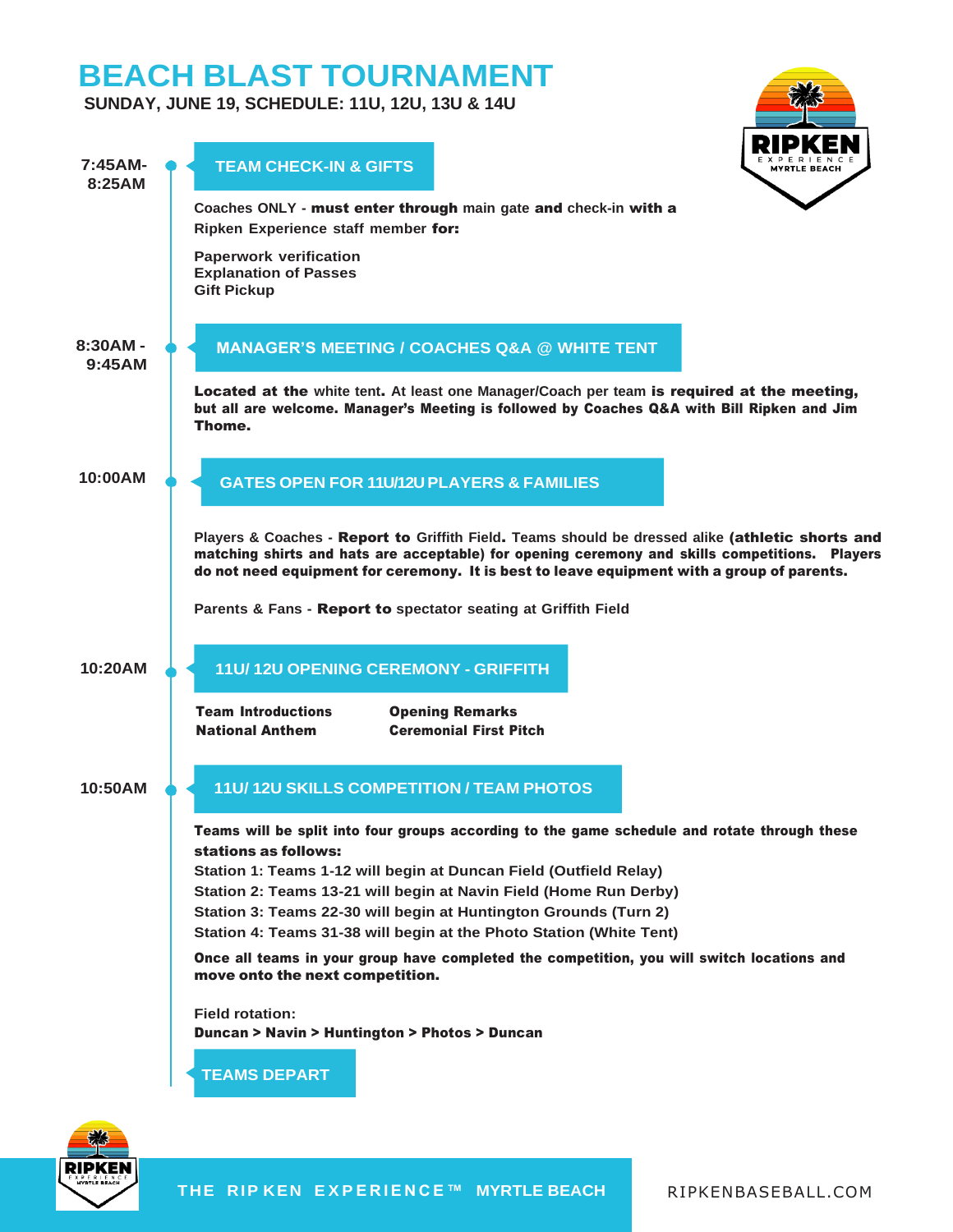THE RIPKEN EXPERIENCE™ MYRTLE BEACH

**BEACH BLAST TOURNAMENT**

## **TEAMS DEPART 2:00PM (Please do not arrive before 2pm. There will be no parking. Please allow us to clear the parking lot from the morning session.) Players & Coaches -** Report to **Griffith Field**. **Teams should be dressed alike** (athletic shorts and matching shirts and hats are acceptable) for opening ceremony and skills competitions. Players do not need equipment for ceremony. It is best to leave equipment with a group of parents. **Parents & Fans -** Report to **spectator seating at Griffith Field 2:20PM** Team Introductions Opening Remarks National Anthem Ceremonial First Pitch **2:45PM 13U & 14U Teams:** Teams will be one group according to the game schedule and rotate through these stations as follows: **Station 1: Teams 1-7 will begin at Ebbets Field (Outfield Relay) Station 2: Teams 8-14 will begin at Crosley Field (Home Run Derby) Station 3: Teams 15-21 will begin at the Photo Station (White Tent) Station 4: Teams 22-30 will begin at Polo Grounds (Turn 2) Field rotation:** Ebbets > Crosley > Photos > Polo Grounds > Ebbets Once all teams in your group have completed the competition, you will switch fields and move onto the next competition. **SKILLS COMPETITION / TEAM PHOTOS CONTINUED GATES REOPEN FOR 13U/14U PLAYERS & FAMILIES 13U/ 14U OPENING CEREMONY - GRIFFITH**

### **ACTION PHOTOS**

**If you want amazing action photos of your player during the tournament you must pre-register. No random photos are taken. Spots are limited. Go to glossyfinish.com/ripken to get your spot!**

### **TOURNEY MACHINE**

**Enhance your on-site experience by downloading the Tourney Machine mobile app to your Android or**



**THE RIP KEN E X P E R I E N C E™ MYRTLE BEACH** RIPKENBASEBALL .COM